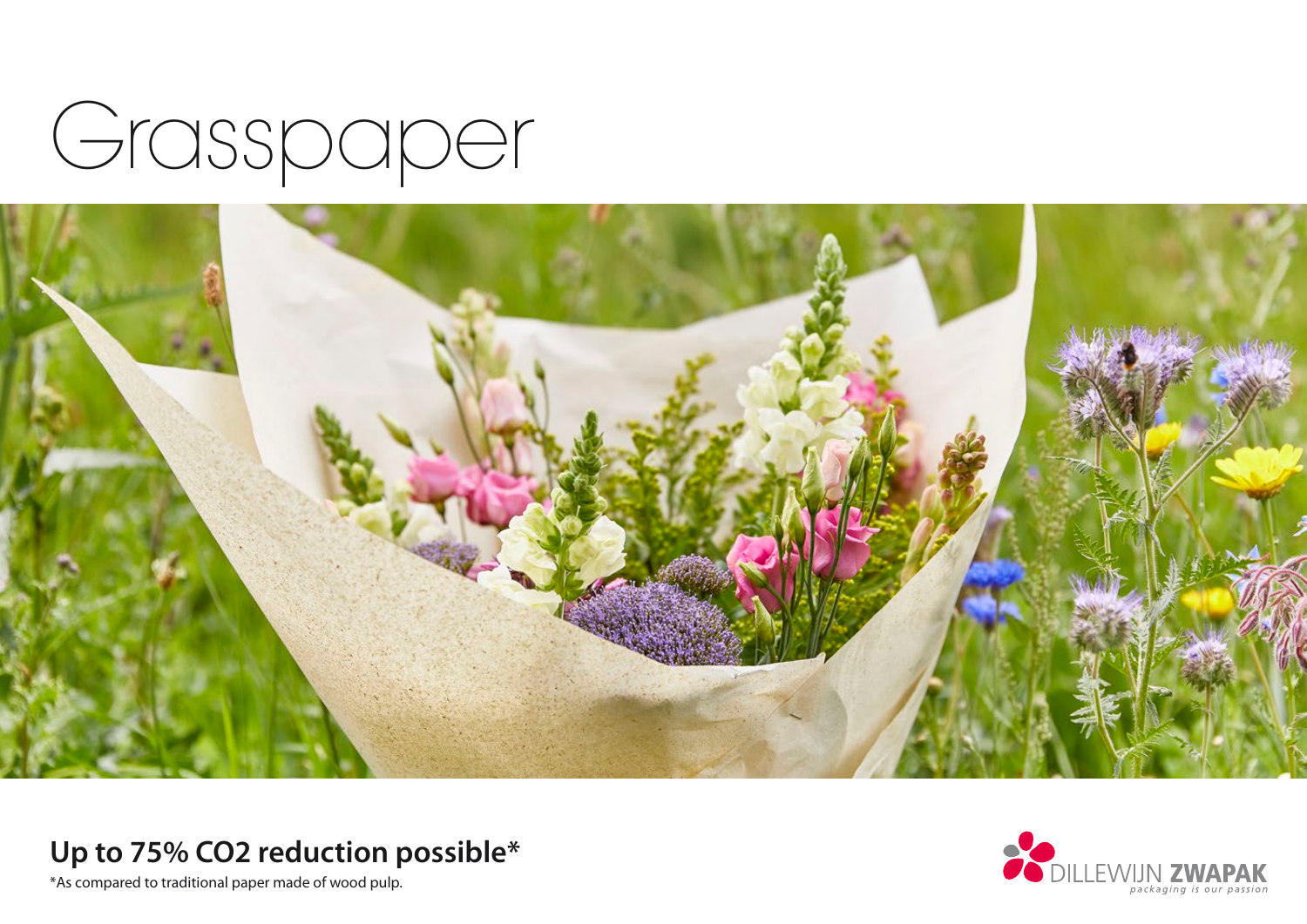

### **Environmentally friendly:**

- Grass paper is made of 50% fresh fibres of sun-dried grass
- Grass can be harvested as a resource multiple times a year
- Less FSC® wood pulp needed
- Up to 97% less energy needed per ton of produced grass fibre material vs. wood fibre pulp
- Saving up to 99% of water consumption during the production p rocess compared to wood fibre pulp
- No chemicals added during the production process



**Grasspaper 60 cm** [96 rolls per pallet / 6 kg per rol](https://www.dillewijnzwapak.com/search-articles?referrer=flyer&search=503426) Natural 5034261 Pink 5034262 Lime 5034263 Grass Green 5034264